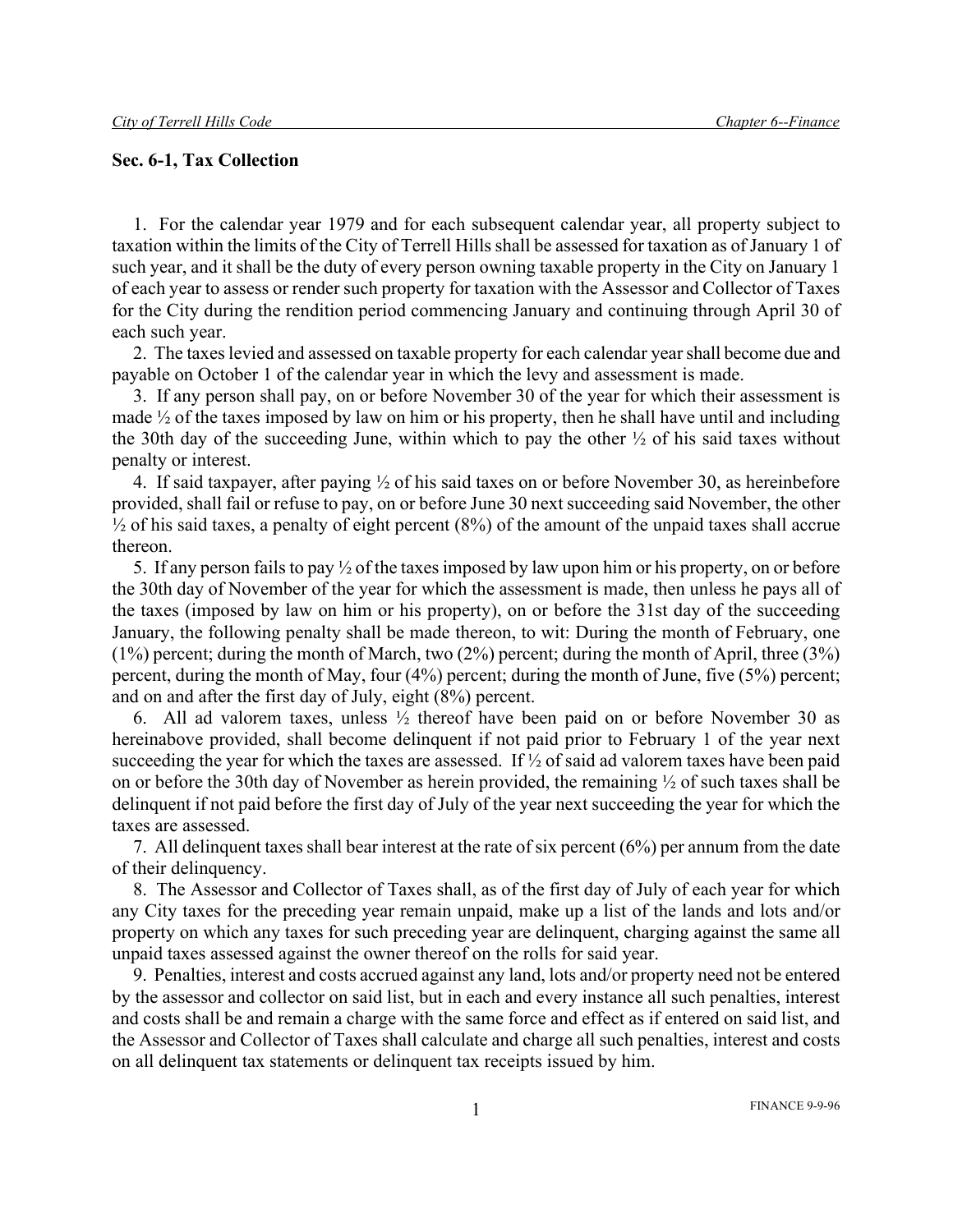10. Said list shall be presented to the City Council for examination and correction, and after being so examined and corrected shall be approved by the Council. One copy thereof shall be filed with the City Clerk and one copy retained and filed by the Assessor and Collector of Taxes. Said list, as compiled by the Assessor and Collector of Taxes, and corrected by the City Council, or the rolls or books on file in the office of the Assessor and Collector of Taxes, shall be prima facie evidence that all the requirements of the law have been complied with as to the regularity of listing, assessing and levying all taxes therein set out, and that the amount assessed against said real estate is a true and correct charge. If the description of the real estate in said list or assessment rolls or books is not sufficient to identify the same, but there is a sufficient description of the inventories in the office of the Assessor and Collector of Taxes, then said inventories shall be admissible as evidence of the description of said property.

11. All taxes, penalties, interest and costs shall be payable at the office of the Bexar County Assessor and Collector of Taxes at the Courthouse in the City of San Antonio unless otherwise provided by ordinance duly enacted.

12. The provisions of this Ordinance are severable and in the event that any provision hereof shall be declared invalid or unconstitutional by a Court of competent jurisdiction in this State, it is hereby declared that the remaining provisions hereof would have been enacted notwithstanding such judicial determination of the invalidity of any particular provision or provisions in any respect; and all remaining valid provisions hereof shall continue to be and remain in full force and effect.

13. The provisions of this Ordinance are intended to supersede and amend the provisions of Ordinance No. 10 passed and approved September 4, 1958, and to the extent that the provisions of Ordinance No. 10 are inconsistent herewith, the same shall be of no further force and effect. In the event that for any reason it should be determined that the provisions of this Ordinance cannot legally govern the assessment, rendition and collection of taxes in the City for the calendar year 1979, then said Ordinance No. 10 shall remain in full force and effect during the calendar year 1979 and the provisions hereof shall in any event beak come fully effective for the calendar year 1980. (Ord. 522, 4-9-79)

#### **Sec. 6-2 (Reserved)**

#### **Sec. 6-3, Electric and Gas Sales Tax**

1. That the 1% Local Sales and Use Tax Act tax on the sale, production, distribution, lease or rental of, and the use, storage, or other consumption of gas and electricity for residential use, shall continue to be imposed in the City of Terrell Hills, Texas and shall not be exempted effective October 1, 1979 as otherwise provided by Section 4A, Article 1066c, Revised Civil Statutes of Texas.

2. That the Secretary-Manager prior to May 1, 1979 shall mail a copy of this Ordinance to the Comptroller of Public Accounts by registered or certified mail for the purpose of giving notification as required by Section 4A, Article 1066c aforesaid, that the City has elected to continue the imposition of said 1% City Sales Tax on the residential use of gas and electricity.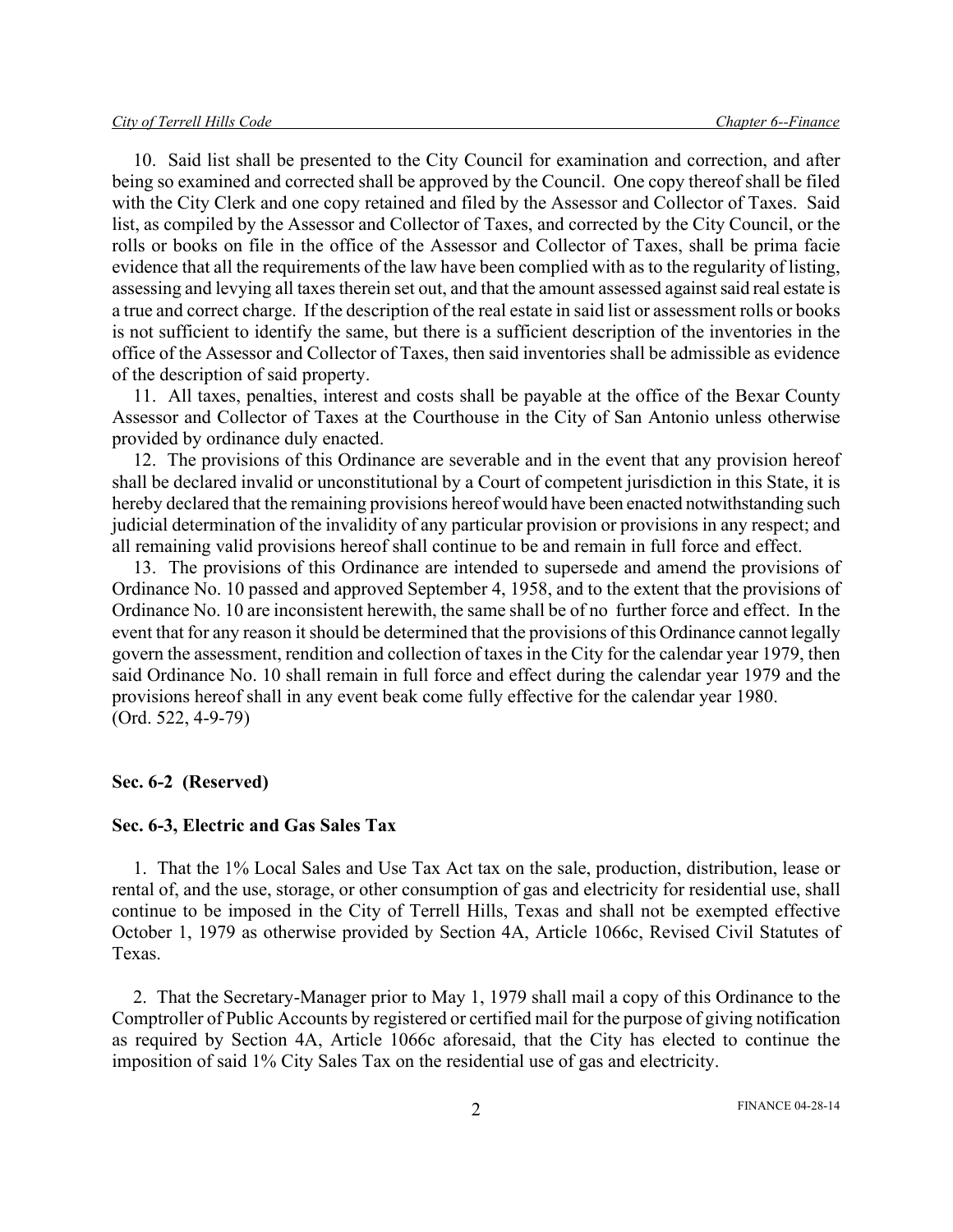(Ord. 516, 2-12-79)

### **Sec. 6-4, Freeport Property Taxes**

1. All of that property described in the Texas Constitution, Article VIII, Sec. l-j, shall be fully taxable in the City of Terrell Hills beginning January 1, 1991.

2. All ordinances and parts of ordinances in conflict with this ordinance are hereby repealed to the extent of the conflict.

3. This ordinance shall take effect immediately from and after its passage and the publication of the caption, as the law in such cases provides. (Ord. 808, 3-20-90)

#### **Sec. 6-10, Appointing Bexar County Tax Assessor-Collector**

#### SECTION I

1. The Tax Assessor/Collector of Bexar County, Texas, and hissuccessors are hereby authorized to act as the Tax Assessor/Collector for the City of Terrell Hills, Texas. All powers previously held by the Tax Assessor /Collector for Terrell Hills relating to appraisal, assessment, and collection services relating to Ad Valorem Taxes in Terrell Hills are hereby transferred to the County Tax Assessor/Collector to be exercised under the laws of the State of Texas.

2. City Council of the City of Terrell Hills will appoint the Board of Equalization for the City of Terrell Hills.

3. All taxable property in the City of Terrell Hills shall be assessed at a tax rate and assessment ratio as determined by the City Council of the City of Terrell Hills and reported to the County Tax Assessor/Collector before the 25th of August each year.

#### SECTION II

1. City of Terrell Hills agrees to pay to the County Tax Assessor/Collector an amount per year for appraisal, assessment, collection and delinquent tax collection services based on the following rates:

a. One percent (1%) of the Taxes collected for assessment plus an additional one percent (1%) for collection, plus five percent (5%) of delinquent taxes collected, or

b. Four dollars (\$4.00) for each tax year for each account on the Terrell Hills tax roll, plus five percent (5%) of delinquent taxes collected from the delinquent tax rolls as described in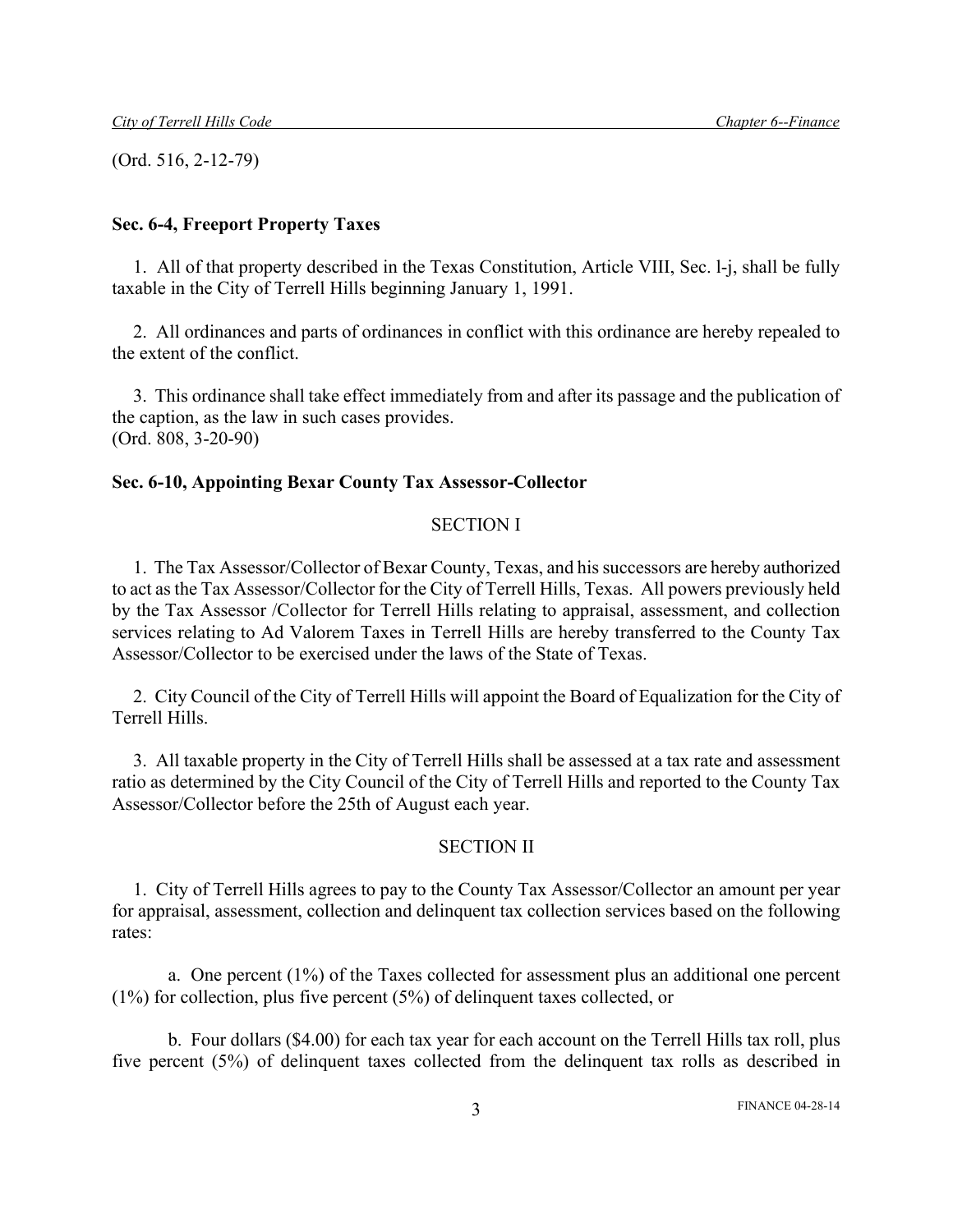paragraph 5 of the contract.

Whichever is the lesser amount.

2. The County Tax Assessor/Collector is to make daily distributions for collections to Terrell Hills when said collections amount to Five Hundred Dollars (\$500.00) or more; however, the fees and commissions for the taxes collected are to be deducted by the County Tax Assessor Collector before remitting same to the City of Terrell Hills.

#### SECTION III

1. Services described herein shall be provided for each "tax year" (calendar year) and include appraisal and assessment services beginning January I and the collection of current taxes through June 30 of the following year. Upon completion of current year collections on June 30, a delinquent tax roll is to be prepared and begin the collection of delinquent taxes.

2. The County Tax Assessor/Collector will make all reports regarding Ad Valorem taxation to State agencies for the City of Terrell Hills and furnish information to auditors, as required to make credits for Terrell Hills. Additionally, the County Tax Assessor/Collector will defend appraised values at Terrell Hills' Board of Equalization promptly.

3. Copies of all building permits will be promptly provided to the County Tax Assessor/Collector.

4. Residents of Terrell Hills will pay taxes directly to the Bexar County Tax Assessor/Collector for distribution as specified in Section 11, paragraph 2.

5. The County Tax Assessor/Collector will provide a copy of the tax roll for all property in the jurisdiction of Terrell Hills.

#### SECTION IV

This ordinance is to be effective March 1, 1979 to December 31, 1979 for the 1979 tax year and run from January I to December 31 thereafter for subsequent tax years (calendar year). The effective period applies to any agreement between City of Terrell Hills and Bexar County Tax Assessor/Collector unless either party gives written notice to the other prior to July 1 preceding the tax year to terminate said agreement.

#### SECTION V

The Mayor of the City of Terrell Hills is hereby authorized to enter into a Tax Assessment and Collection Contract, attached to and made a part hereof, for implementation of the provisions of this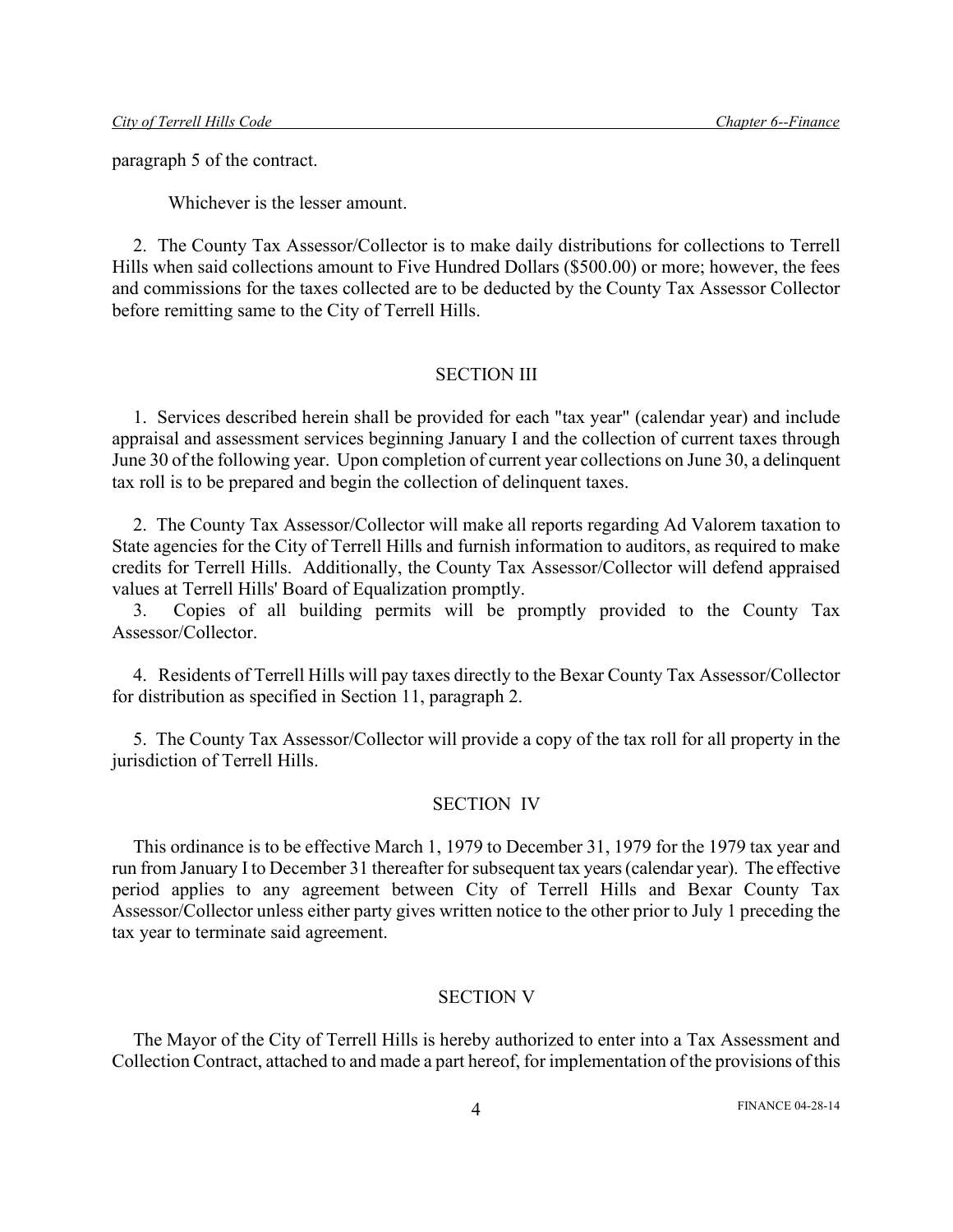ordinance.

#### SECTION VI

If any parts of this ordinance shall be held to be unconstitutional, such unconstitutionality shall not affect the remaining parts of the ordinance. (Ord. 517, 3-20-79)

#### **Sec. 6-15, Authorizing a Collector for Delinquent Taxes**

1. For the calendar year 1981 taxes and for each subsequent calendar year taxes that remain delinquent on July 1 of the year in which they become delinquent, a fifteen percent (15%) penalty of the amount of taxes, penalty, and interest due is hereby added to defray cost of collection.

2. This is an amendment to Ordinance No. 522 and the existing provisions of Ordinance No. 522 remain in full force and effect. (Ord. 626, 4-5-82) (See Resolution 1040, 9-13-99)

#### **Sec. 6-20, Creation of Higher Education Facilities Corporation**

SECTION 1. That the findings and declarations contained in the preambles of this Ordinance are incorporated herein as part of this Ordinance.

SECTION 2. That this City Council hereby finds and determines that it is to the best interest of the City and its inhabitants that a nonprofit corporation, to be named the City of Terrell Hills, Texas, Higher Education Facilities Corporations (the *Corporation*) be ordered created under the Act to act on behalf of the City as its duly constituted authority and instrumentality for the public purposes defined and with the powers conferred in the Act.

SECTION 3. That this City Council hereby orders that the Corporation be created under the Act with articles of incorporation (the *Articles*) in substantially the form attached hereto, and the City Council hereby designates and appoints the following persons to act on its behalf as the incorporators thereof, to-wit:

| <b>NAME</b>          | <b>ADDRESS</b>                           |
|----------------------|------------------------------------------|
| 1. W.W. Flannery     | 318 Geneseo Road<br>Terrell Hills, Texas |
| 2. Mrs. Ashley Miles | 111 Sheraton<br>Terrell Hills, Texas     |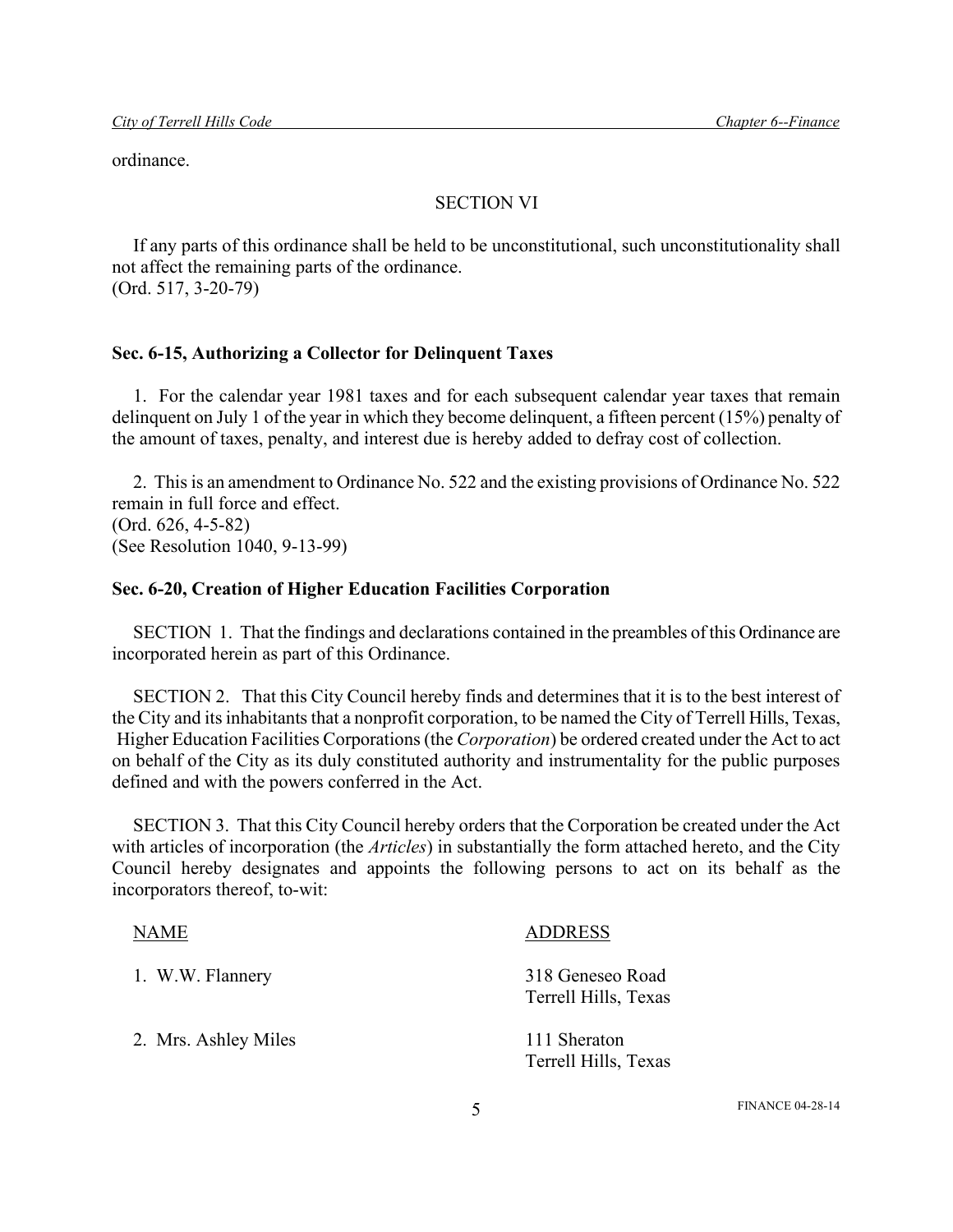3. Mrs. Carol O'Brien 214 Terrell Road

Terrell Hills, Texas

and this City Council directs and authorizes said incorporators to file the Articles with the Secretary of State of the State of Texas.

SECTION 4. That this City Council hereby appoints the President of the City of Terrell Hills, Texas, Higher Education Facilities Corporation, 5100 N. New Braunfels, San Antonio, Texas 78209, as the registered agent for the Corporation and appoints the following persons as members of the Board of Directors of the Corporation, to-wit:

| <b>NAME</b>         | <b>ADDRESS</b>                           |
|---------------------|------------------------------------------|
| 1. W.W. Flannery    | 318 Geneseo Rd.<br>Terrell Hills, Texas  |
| 2. Ashley Miles     | 111 Sheraton Rd.<br>Terrell Hills, Texas |
| 3. Carol O'Brien    | 214 Terrell Rd.<br>Terrell Hills, Texas  |
| 4. Arglye O'Brien   | 214 Terrell Rd.<br>Terrell Hills, Texas  |
| 5. Beverly Flannery | 318 Geneseo Rd.<br>Terrell Hills, Texas  |
| 6. Kelley Barnett   | 829 Terrell Rd.<br>Terrell Hills, Texas  |
| 7. Kay Rosene       | 348 Lilac Lane<br>Terrell Hills, Texas   |
| 8. Buddy Rosene     | 348 Lilac Lane<br>Terrell Hills, Texas   |
| 9. David Adelman    | 146 Charles Rd.<br>Terrell Hills, Texas  |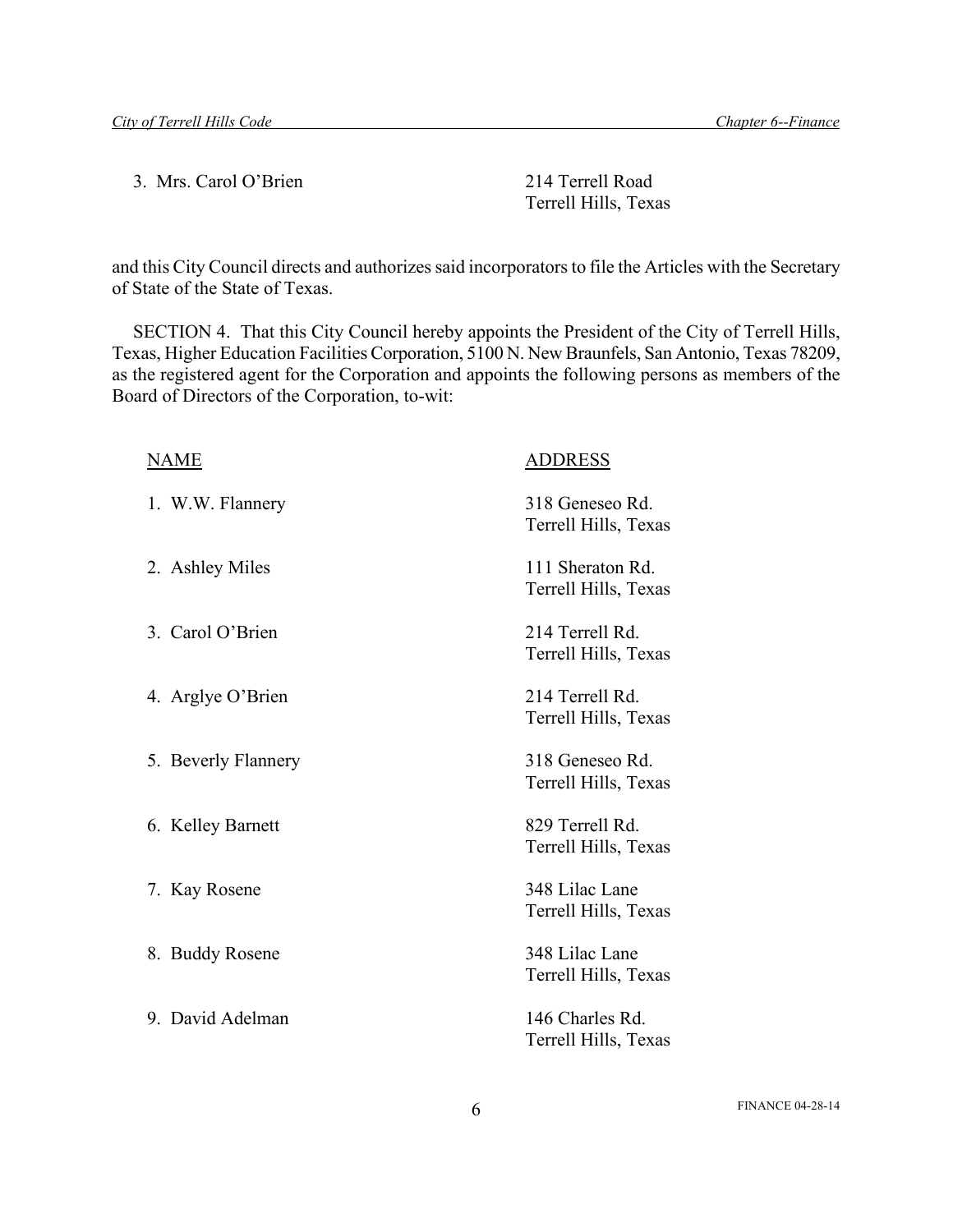said persons to serve for the terms specified in the Articles, subject to removal by this City Council for cause or at will as provided in the Act and in the Articles.

SECTION 5. That, as provided in the Act, the Corporation shall be a nonprofit corporation, and no part of its net earnings remaining after payment of its expenses, bonds or other obligations shall ever inure to the benefit of any individual, firm or corporation, except that in the event sufficient provision has been made for the full payment of the expenses, bonds and other obligations of the Corporation, then any net earnings of the Corporation thereafter accruing shall be paid to the City.

SECTION 6. That the City expressly reserves the right, exercisable at any time and in its sole discretion, to alter the structure, organization, programs, or activities of the Corporation, or to terminate and dissolve the Corporation, subject only to any limitations provided by the respective constitutions and laws of the State of Texas or of the United States prohibiting the impairment of contract entered into by the Corporation.

SECTION 7. That the Corporation shall have no purposes and shall engage in no business or enterprise other than for the purposes provided in an authorized by the Act. Whenever the board of directors shall determine that the purposes for which the Corporation was formed have been substantially accomplished and that all bonds and other obligations theretofore issued or incurred by the Corporation have been fully paid or payment provided for, the members of the board of directors shall, upon receipt of the approval of this City Council, thereupon dissolve the Corporation in the manner provided by law, subject to the limitations provided in Section 6 of this Ordinance applicable to dissolution directed by the City Council.

SECTION 8. That whenever dissolution of the Corporation shall occur, whether instituted by this City Council, or by the board of directors of the Corporation, the dissolution proceedings shall transfer the title to all funds and properties then owned by the Corporation to the City after satisfaction of all claims against the Corporation has been made.

SECTION 9. That any and all bonds, notes or other similar obligations issued by the Corporation shall contain a provision, condition or recital substantially to the effect that they shall never be deemed to be or create an indebtedness or liability payable from taxation or a special, general or moral obligation payable out of any funds or properties of the City and that they shall be payable solely out of funds and properties of the Corporation pledged thereto.

SECTION 10. That it is intended that the Corporation be a duly constituted authority and instrumentality acting on behalf of the City within the meaning of regulations of the Treasury Department and the revenue rulings of the Internal Revenue Service of the United States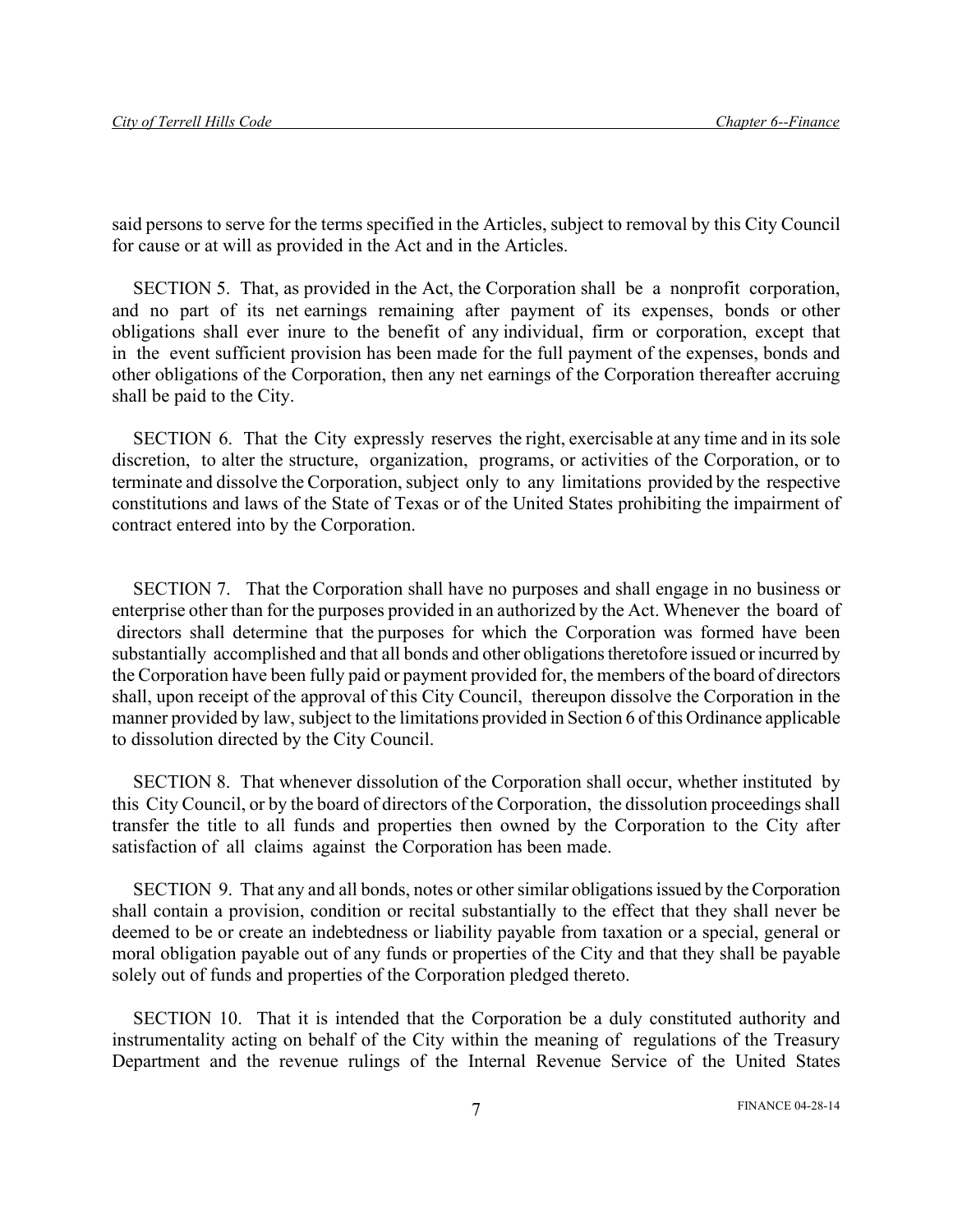promulgated under Section 103 and 115 of the Internal Revenue Code of 1986, as amended.

SECTION 11. That the Bylaws of the Corporation, in substantially the form and substance attached hereto, are approved, and the same shall not be amended, altered or repealed without the approval of this City Council.

SECTION 12. If any provision of this Ordinance or the application thereof to any circumstance shall be held to be invalid, the remainder of this Ordinance and the application thereof to other circumstances shall nevertheless be valid, and this governing body hereby declares that this Ordinance would have been enacted without such invalid provision.

SECTION 13. This Ordinance shall be construed and enforced in accordance with the laws of the State of Texas and the United States of America.

SECTION 14. It is officially found, determined, and declared that the meeting at which this Ordinance is adopted was open to the public and public notice of the time, place, and subject matter of the public business to be considered at such meeting, including this Ordinance, was given, all as required by Texas Revised Civil Statutes Annotated Article 6252-17, as amended.

SECTION 15. This Ordinance shall be in force and effect from and after its final passage, and it is so ordained. (Ord. 728, 2-9-87)

### **6-21 Approving Bonds for Higher Education Facilities Corporation**

Section 1. The Issuer Resolution, as adopted by the Board, agreeing to and declaring an intent to issue limited obligation revenue bonds for the purposes set forth in the Issuer Resolution is hereby approved, and the Mayor is hereby authorized to execute and deliver the Approval Certificate attached hereto as Exhibit A.

Section 2. This Resolution is adopted for the purpose of satisfying the conditions and requirements of the Act, the bylaws of the Issuer, and sections 103 and 147(f) of the Code and the regulations promulgated thereunder.

Section 3. The Bonds, which are issued:

- a. in a maximum aggregate face amount not to exceed \$2,000,000;
- b. to finance the costs associated with the Project;
- c. to fund a portion of the Reserve Fund, if any; and
- d. to pay certain costs of issuance of the Bonds,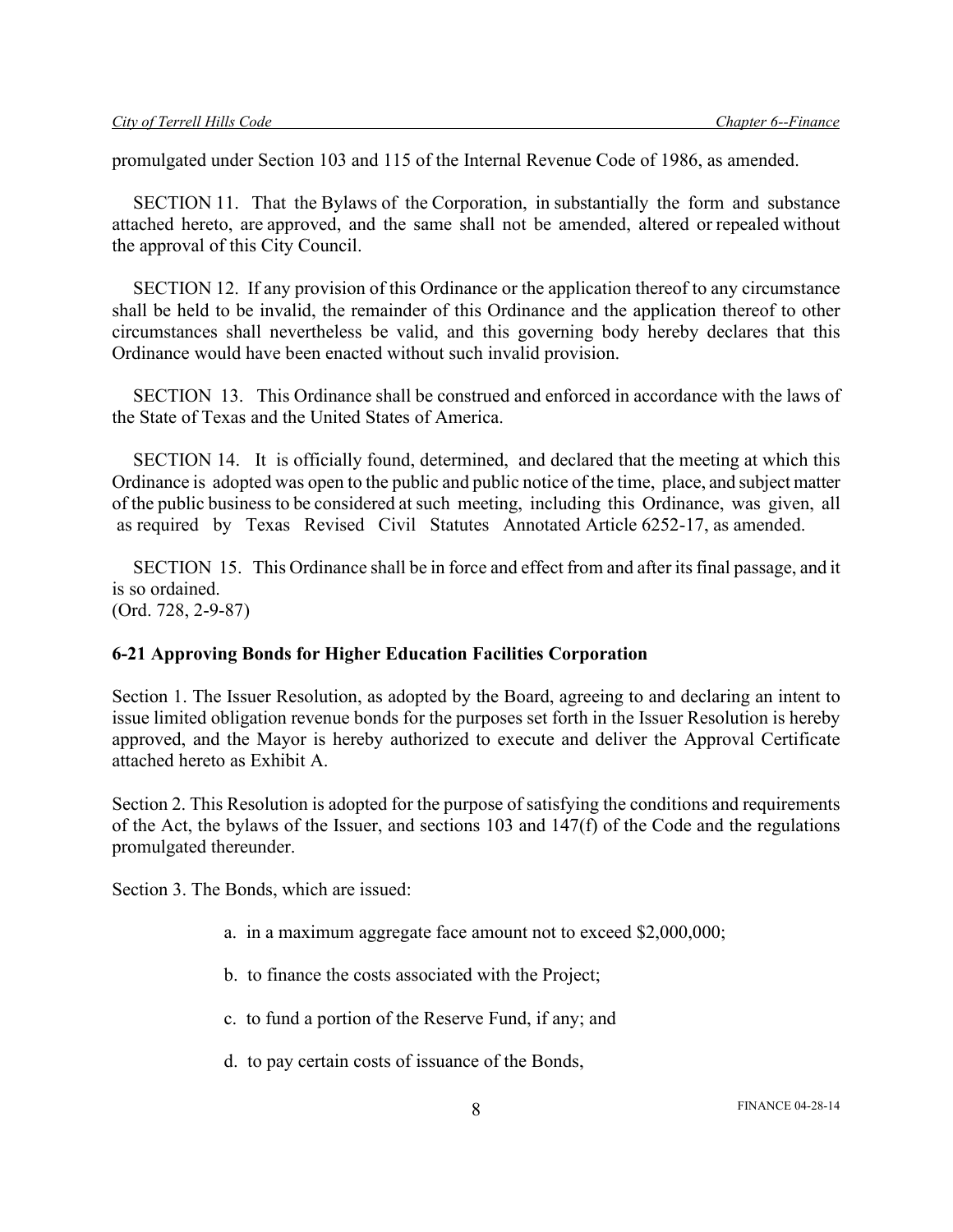are hereby approved pursuant to section 147(f) of the Code.

Section 4. The approvals herein given are in accordance with the provisions of section 147(f) of the Code, and are not to be construed as any undertaking by the City, and the Bonds shall never constitute an indebtedness or pledge of the City, Bexar County, Texas, or the State of Texas, within the meaning of any constitutional or statutory provision, and the holders of the Bonds shall never be paid in whole or in part out of any funds raised or to be raised by taxation or any part out of any funds raised or to be raised by taxation or any other revenues of the Issuer, the City, Bexar County, Texas or the State of Texas except those revenues assigned and pledged by the Issuer in the Indenture of Trust to be executed by the Issuer in connection with the Bonds.

Section 5. The Mayor, City Secretary, and the City Manager, and the other officers of the City are hereby authorized, jointly and severally, to execute and deliver such additional endorsements, instruments, certificates, documents, or paper necessary and advisable to carry out the intent and purposes of this Resolution.

Section 6. The recitals contained in the preamble hereof are hereby found to be true, and such recitals are hereby made a part of this Resolution for all purposes and are adopted as a part of the judgment and findings of the City Council.

Section7. All ordinances or resolutions, or parts thereof, which are in conflict or inconsistent with any provision of this Resolution are hereby repealed to the extent of such conflict, and the provisions of this Resolution shall be and remain controlling as to the matters resolved herein.

Section 8. This Resolution shall be construed and enforced in accordance with the laws of the State of Texas and the United States of America.

Section 9. If any section, paragraph, clause, or provisions of this Resolution shall be held to be invalid or unenforceable, the invalidity or unenforceability of such section, paragraph, clause, or provision shall not affect any of the remaining provisions of this Resolution. In case any obligation of the City authorized or established by this Resolution or the Bonds is held to be in violation of law as applied to any person or in any circumstance, such obligation shall be deemed to be the obligation of the City to the fullest extent permitted by law.

Section 10. It is officially found, determined, and declared that the meeting at which this Resolution is adopted was open to the public and public notice of the time, place, and subject matter of the public business to be considered at such meeting, including this Resolution, was given, all as required by Chapter 551, as amended, Texas Government Code.

Section 11. This Resolution shall be in force and effect from and after the date of its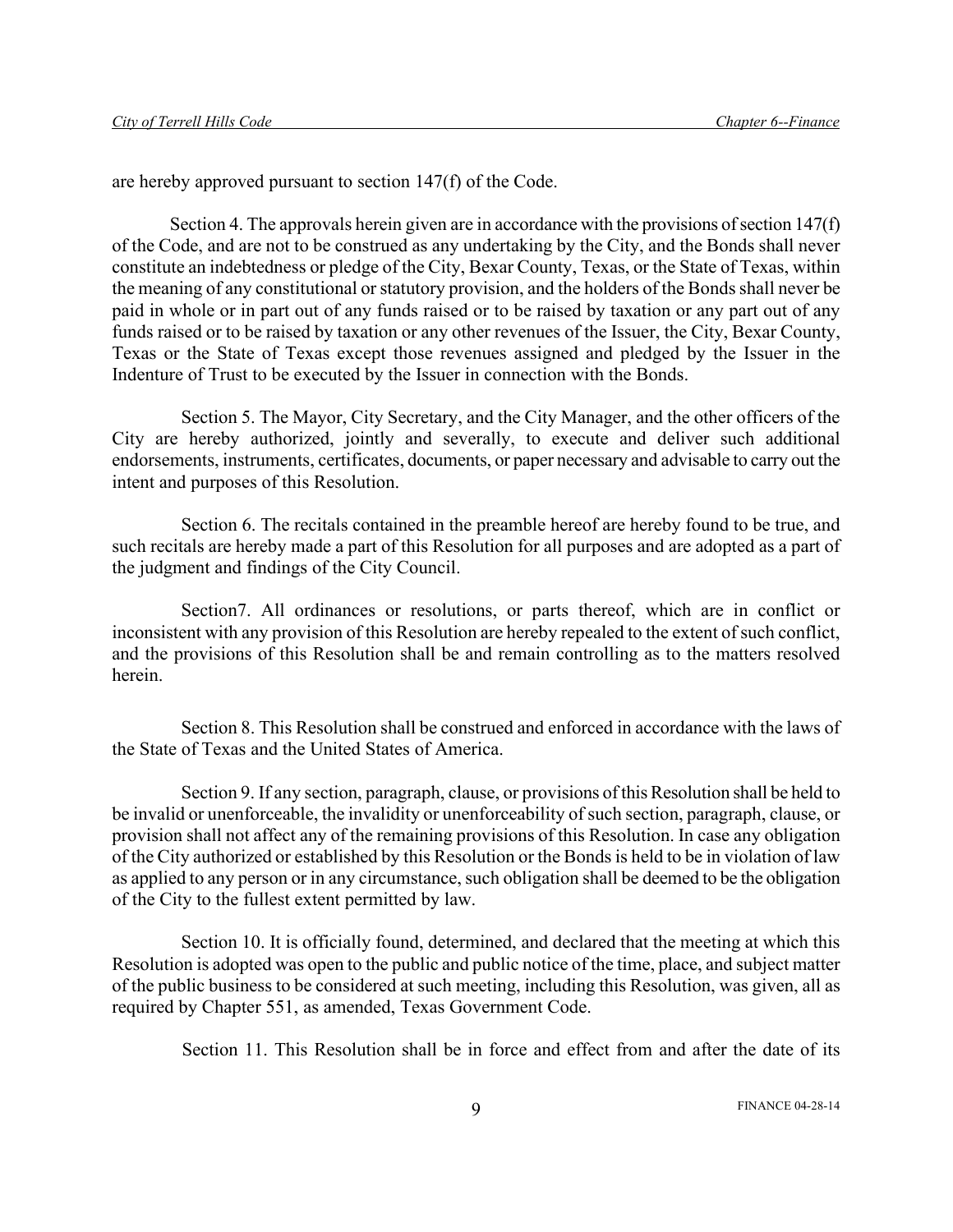adoption, and it is so resolved. (Ord. 951, 4-8-96)

## **Sec. 6-25, Investment Policy**

### GENERAL STATEMENT

This policy serves to satisfy the statutory requirements of Local Government Code 116.112 and Government Code Chapter 2256 to define and adopt a formal investment policy.

## 1. POLICY

It is the policy of the City of Terrell Hills to invest public funds in a manner which will provide the highest investment return with maximum security while meeting the daily cash flow demands of the entity and conforming to all state and local statutes governing the investment of public funds in accordance with the Government Code 2256.005(d).

### 2. SCOPE

This investment policy applies to all financial assets of the City of Terrell Hills at the present time and any funds to be created in the future, unless prohibited by law or unless it is in contravention of any depository contract between the City and any depository bank. These funds are accounted for in the Independent Annual Financial Audit Report.

# 3. STANDARD OF CARE

In accordance with Government Code 2256.006 investments shall be made with judgment and care under circumstances then prevailing which persons of prudence, discretion and intelligence exercise in the management of their own affairs, not for speculation, but for investment, considering the probable safety of their capital as well as the probable income to be derived. The City is concerned about the return of its principal, therefore, safety of principal is a primary objective in any investment transaction. The City's investment portfolio must be structured in conformance with an asset/liability management plan, which provides for liquidity necessary to pay obligations as they become due. The City seeks to maintain a minimum of 90 days fund equity balance to ensure adequate liquidity for liabilities.

### 4. DIVERSIFICATION

It will be the policy of the City to diversify its portfolio to eliminate the risk of loss resulting from over concentration of assets in a specific maturity, a specific issuer or a specific class of investments. Investments of the City shall always be selected that provide for stability of income and reasonable liquidity.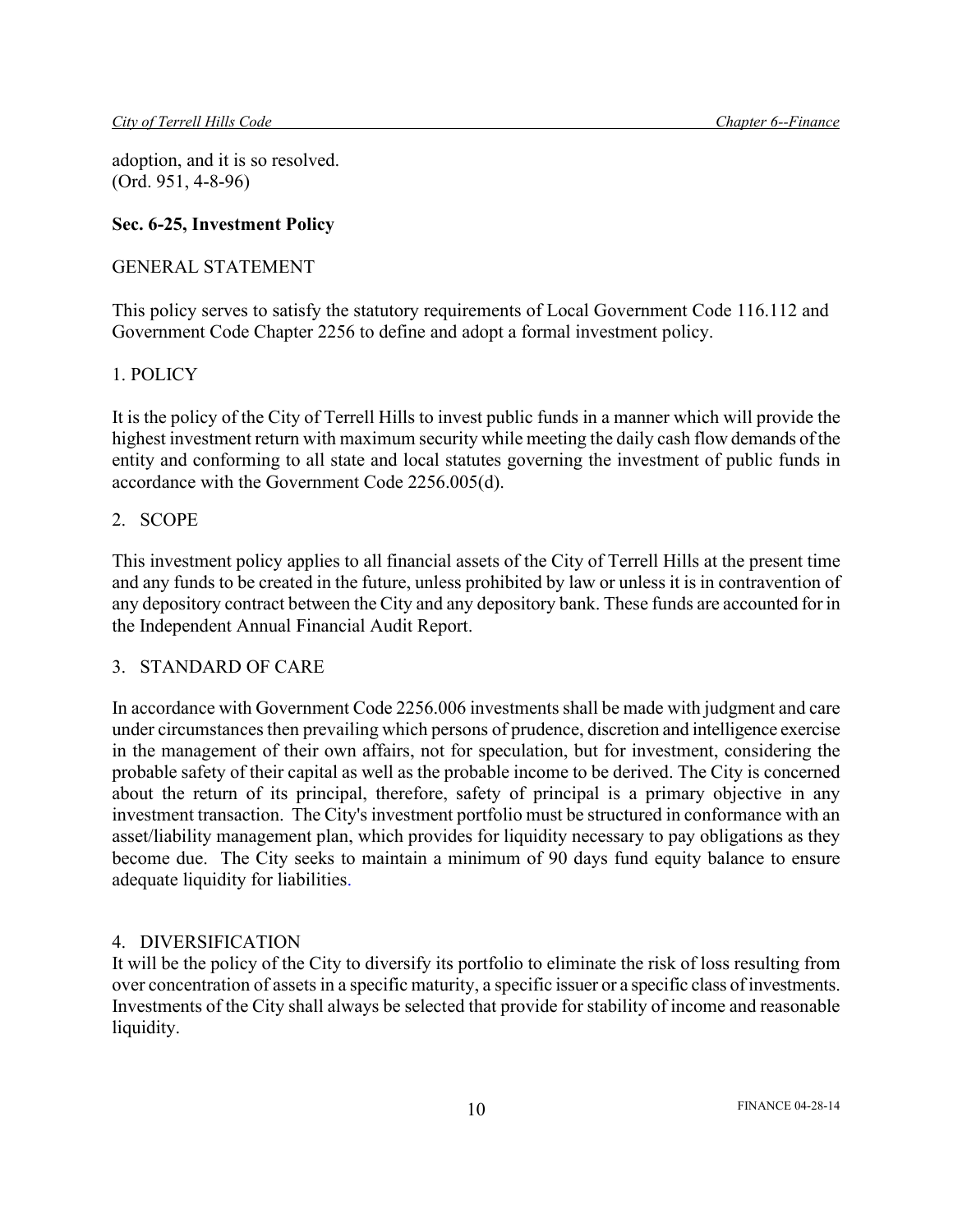# 5. YIELD

It will be the objective of the City to earn the maximum rate of return allowed on its investments within the policies imposed by its safety and liquidity objectives, investment strategies for each fund and state and federal law governing investment of public funds. Portfolio maturities will be structured to meet the obligations of the City first and then to achieve the highest return of interest. When the City has funds that will not be needed to meet current-year obligations, maturity restraints will be imposed based upon the investment strategy for each fund. The maximum allowable stated maturity of any individual investment owned by the City is one year.

# 6. QUALITY AND CAPABILITY OF INVESTMENT MANAGEMENT

It is the City's policy to provide training required by the Public Funds Act, Sec. 2256.008 the City Investment Officer shall attend at least one training session relating to the officer's responsibility under the Act within 12 months after assuming duties and must receive not less than ten hours of investment training at least once in any two year period. Such training shall be from an independent source approved or endorsed by either the Government Finance Officers Association of Texas or the Texas Municipal League in order to insure the quality capability and currency on the City Investment Officer in making investment decisions.

In accordance with section 116.112(a), Local Government Code and/or Chapter 2256. 005 (f) and (g) the Investment Officer, may invest City funds that are not immediately required to pay obligations of the City. The City Council shall designate one or more officers or employees as investment officer.

If the investment officer has a personal business relationship with an entity in excess of 10% of the officer's gross income or \$2,500; or is related within the second degree of affinity or consanguinity to an individual-seeking to sell an investment to the city, the investment officer must file a statement that personal business interest-or relationship with the Texas Ethics Commission and the City Council in accordance with Government Code 2256.0005 (I).

# 7. INVESTMENT STRATEGIES

In accordance with the Public Funds Investment Act, Section 2256.005 (d), a written investment strategy will be developed for all funds under the city's control. The investment strategy must describe the investment objectives for the funds using the following priorities of importance:

- (1) Understanding of the suitability of the investment to the financial requirements of the entity
- (2) Preservation and safety of principal
- (3) Liquidity
- (4) Marketability of the investment if the need arises to liquidate the investment before maturity
- (5) Diversification of the investment portfolio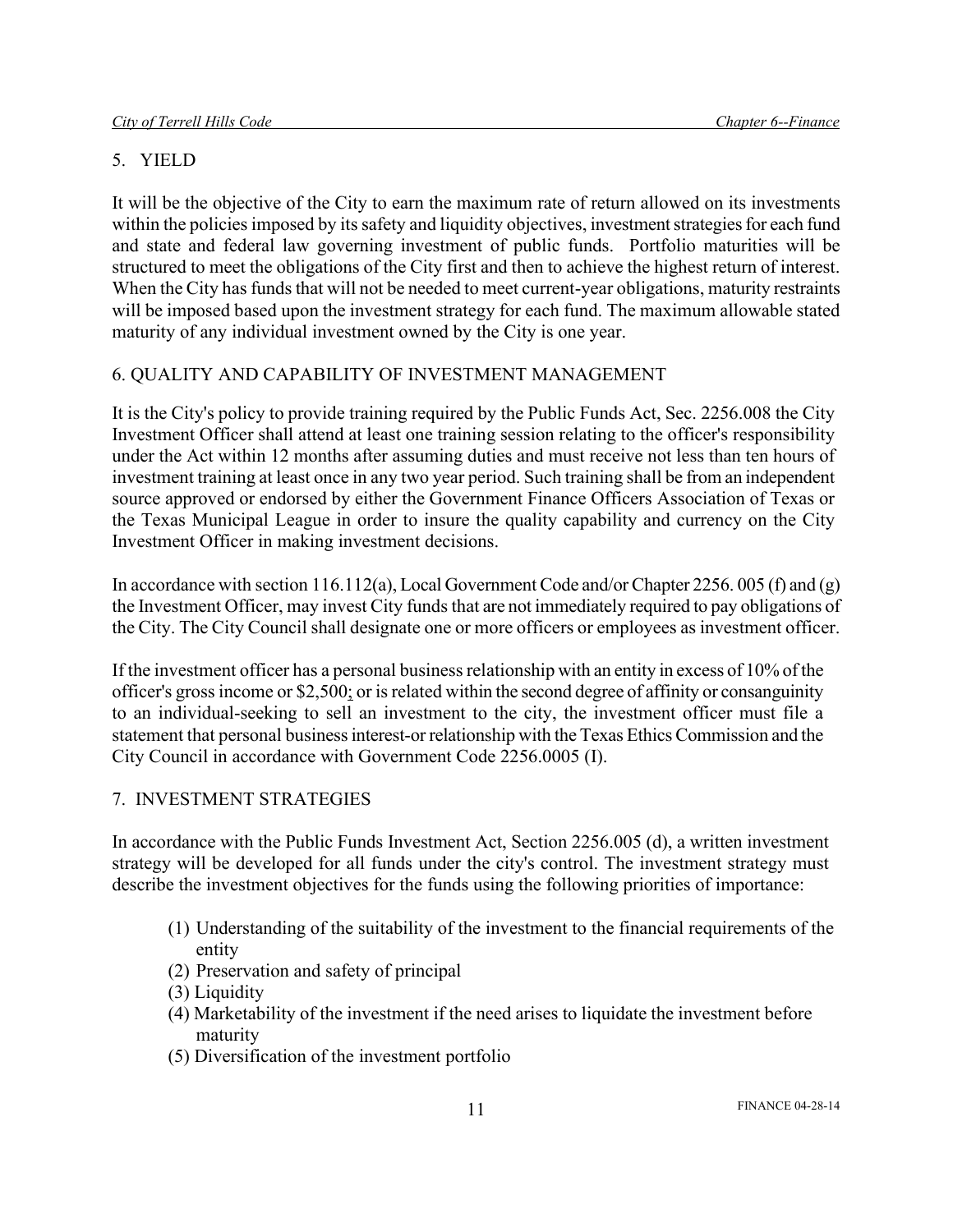(6) Yield

(7) Maturity restrictions

The City of Terrell Hills is empowered by statute to invest in the following types of securities:

- (1) US Treasury bills, notes, bonds or other securities that are guaranteed or insured by the FDIC or secured in any other manner and amount provided by law for deposits of the city.
- (2) Collateralized or fully insured Certificates of Deposit at FDIC insured state and national banks or by credit unions domiciled in this state.
- (3) Repurchased agreements if secured by US Treasury bills. notes or bonds.
- (4) Eligible investment pools (as discussed in the Public Funds Investment Act, sec. 2256.016-2256.019) if the City Council by Resolution authorizes investment in the particular pool. An investment pool shall invest the funds it receives from entities in authorized investments permitted by the Public Funds Investment Act. The city by contract may delegate to an investment pool the authority to hold legal title as custodian of investments purchases with its local funds.

The Investment Officer may not enter into any installment sale obligation or lease-purchase agreement of \$1 million or more without Attorney General approval.

In accordance with the Public Funds Investment Act, Section 2256.005(e), The governing body of an investing entity shall review its investment policy and investment strategies not less than annually. The governing body shall adopt a written instrument by rule, order, ordinance, or resolution stating that it has reviewed the investment policy and investment strategies and that the written instrument so adopted shall record any changes made to either the investment policy or investment strategies.

# 8. INVESTMENT RESPONSIBILITY AND CONTROL INVESTMENT INSTITUTIONS DEFINED

The City of Terrell Hills Investment Officer shall invest City funds with any or all of the following institutions or groups consistent with federal and state law and the current Depository Bank contract:

- (1) Depository bank
- (2) Other state and national banks or credit unions domiciled in this state, insured by the FDIC.
- (3) Public fund investment pools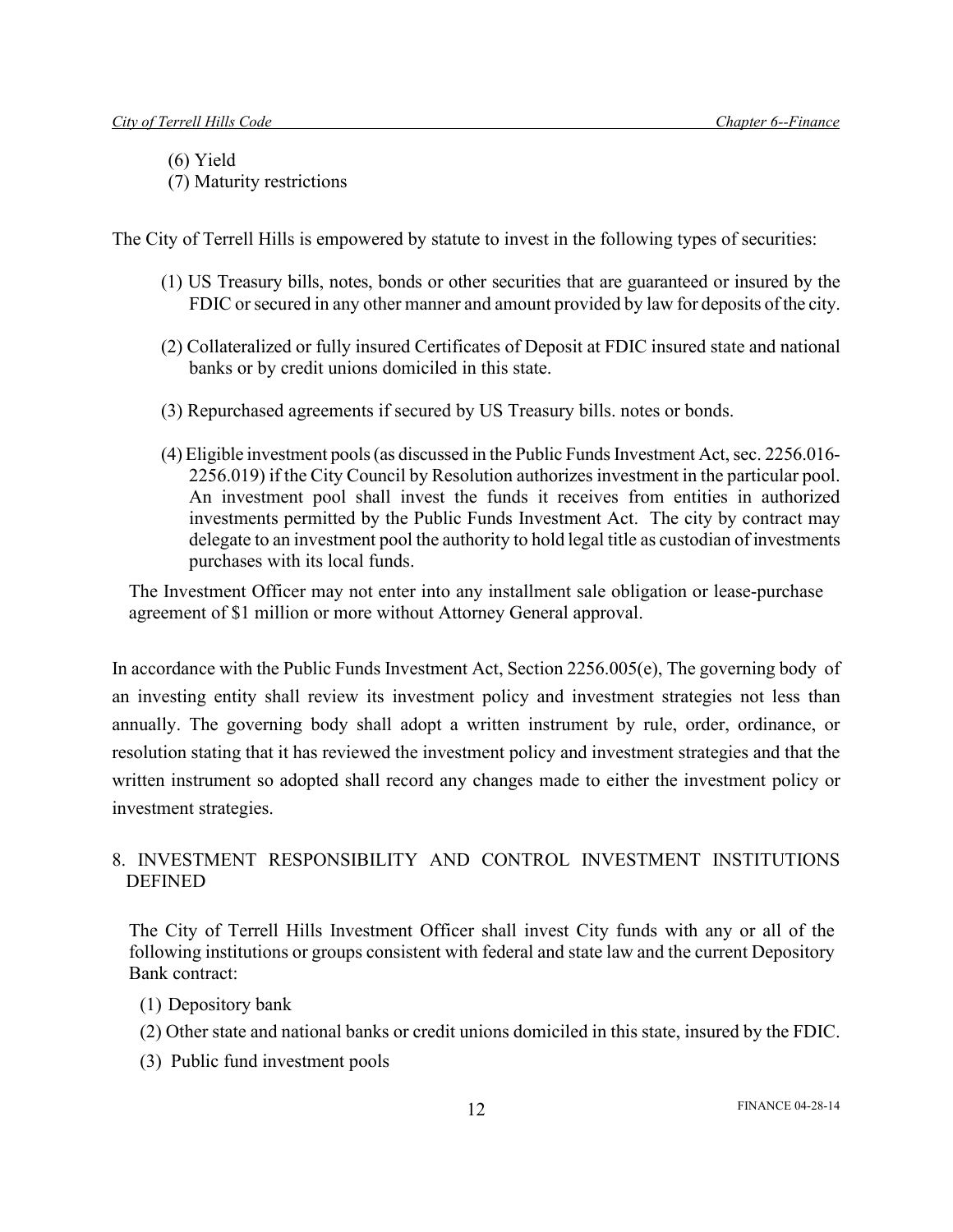(4) Government securities brokers and dealers: Qualifications for approval of broker /dealers

In accordance with 2256.005(k) a written copy of this investment policy shall be presented to any person seeking to sell to the city an authorized investment. The registered principal of the business organization seeking to sell an authorized investment shall execute a written instrument substantially to the effect that the registered principal has;

(1) Received and thoroughly reviewed the investment policy of the city

(2) Acknowledged that the organization has implemented reasonable procedures and controls in an effort to preclude imprudent investment activities arising out of investment transactions conducted between the city and the organization.

The investment officer may not buy any securities from a person who has not delivered to the city an instrument in substantially the form provided above according to Section 2256.005(1).

## COLLATERAL OR INSURANCE

The City of Terrell Hills Investment Officer shall insure that all city funds are fully collateralized or insured consistent with federal and state law and the current Bank Depository Contract in one or more of the following manners:

- (1) FDIC insurance coverage
- (2) Obligations of the United States or its agencies and instrumentalities
- (3) Securities pledged by Depository Bank

### SAFEKEEPING

All purchased securities shall be held in safekeeping by the City, or a city account in a third party financial institution, or with the Federal Reserve Bank.

All Certificates of Deposit, insured by the FDIC, purchased outside the Depository Bank shall be held in safekeeping by either the City Investment Officer or a third party financial institution,

All pledged securities by the Depository Bank shall be held in safekeeping the City, or a City account in a third party financial institution, or with a Federal Reserve Bank.

U.S. Treasury and Agency Securities shall be purchased using the delivery versus payment method. That is, funds shall not be wired or paid until verification has been made that the collateral was received by the Trustee. The collateral shall be held in the name of the City or held on behalf of the City. The Trustee's records shall assure the notation or the City's ownership or explicit claim on the Securities. The original copy of all Safekeeping receipts shall be delivered to the City.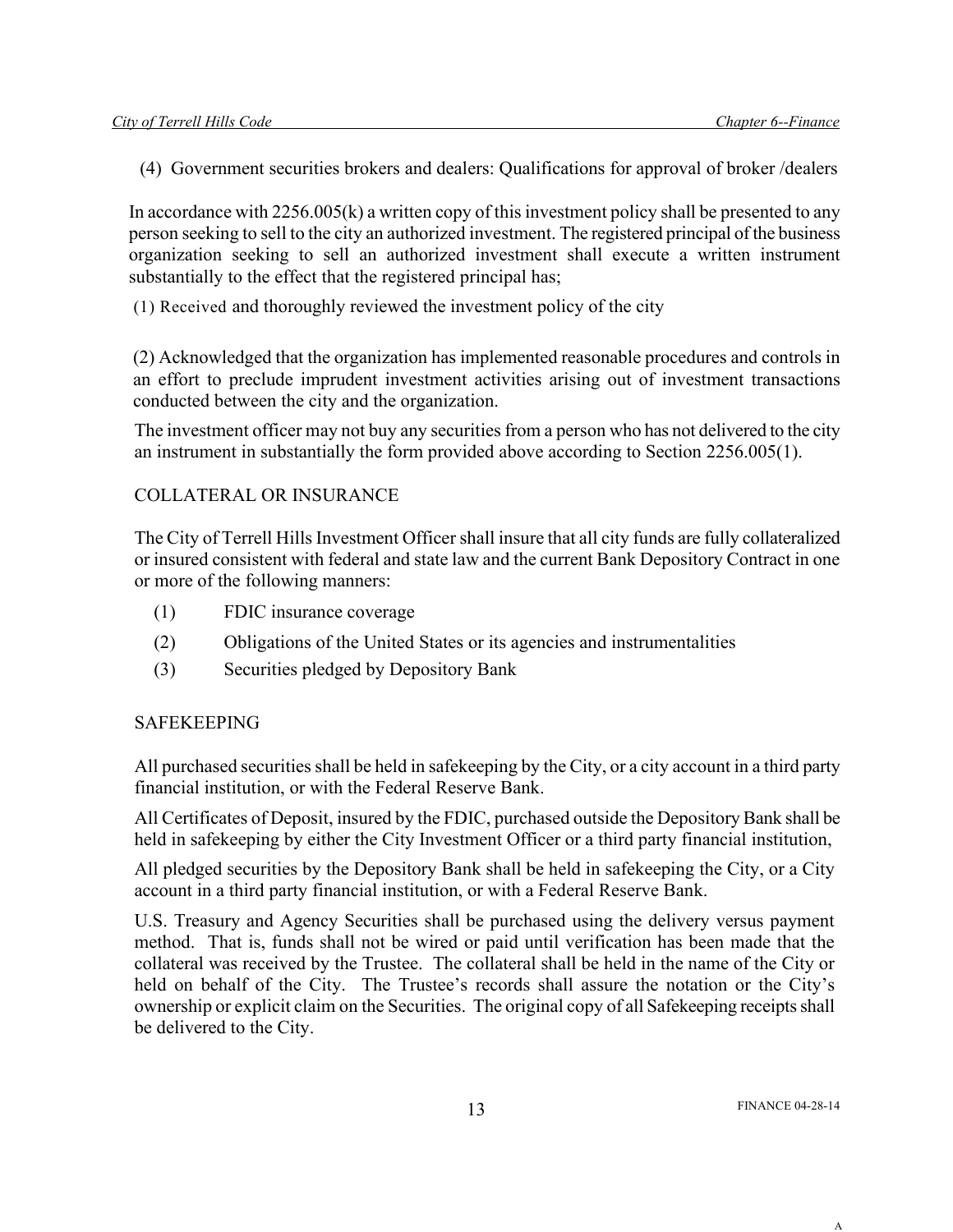### 9. AUDIT CONTROL

The City Investment Officer shall establish an annual process of independent review by the city auditor. This review will provide internal control by assuring compliance with policies and procedures.

# QUARTERLY REPORT

In accordance with government Code 2256.023, not less than quarterly, the investment officer shall prepare and submit to the City Council a written report of investment transactions for all funds for the preceding reporting period within a reasonable time after the end of the period. The report must:

- (1) Describe in detail the investment position of the city on the date of the report.
- (2) Be signed by the investment officer of the city
- (3) Contain a summary statement of each pooled fund group that states the:
	- (A) Beginning market value for the reporting period
	- (B) Additions and changes to the market value during the period
	- (C) Ending market value for the period;
- (4) State the book value and market value of each separately invested asset at the beginning and end of the reporting period by the type of asset and fund type invested;
- (5) State the maturity date of each separately invested asset that has a maturity date;
- (6) State the account or fund or pooled group fund in the city for which each individual investment was acquired; and
- (7) State the compliance of the investment portfolio of the city as it relates to:
	- (A) the investment strategy express in the city's investment policy; and
	- (B) relevant provisions of this chapter.

# SELECTION OF BANKS

- (1) Bidding Process. Depositories shall be selected through the City's banking service procurement process, which shall include a formal request for proposals issued at a maximum of every five years. In selecting depositories, the credit worthiness of institutions shall be considered, and the City Manager or his designee shall conduct a comprehensive review of prospective depositories' credit characteristics and financial history.
- (2) Insurability. Banks and savings and loan associations seeking to establish eligibility for the City's investment program shall include financial statements, evidence of federal insurance and other information as required b the City Manager or his designee.

# **NOTIFICATION OF INVESTMENT CHANGES**

It shall be the duty of the City Investment Officer to notify the City Council of any significant changes in current investment methods and procedures prior to their implementation.